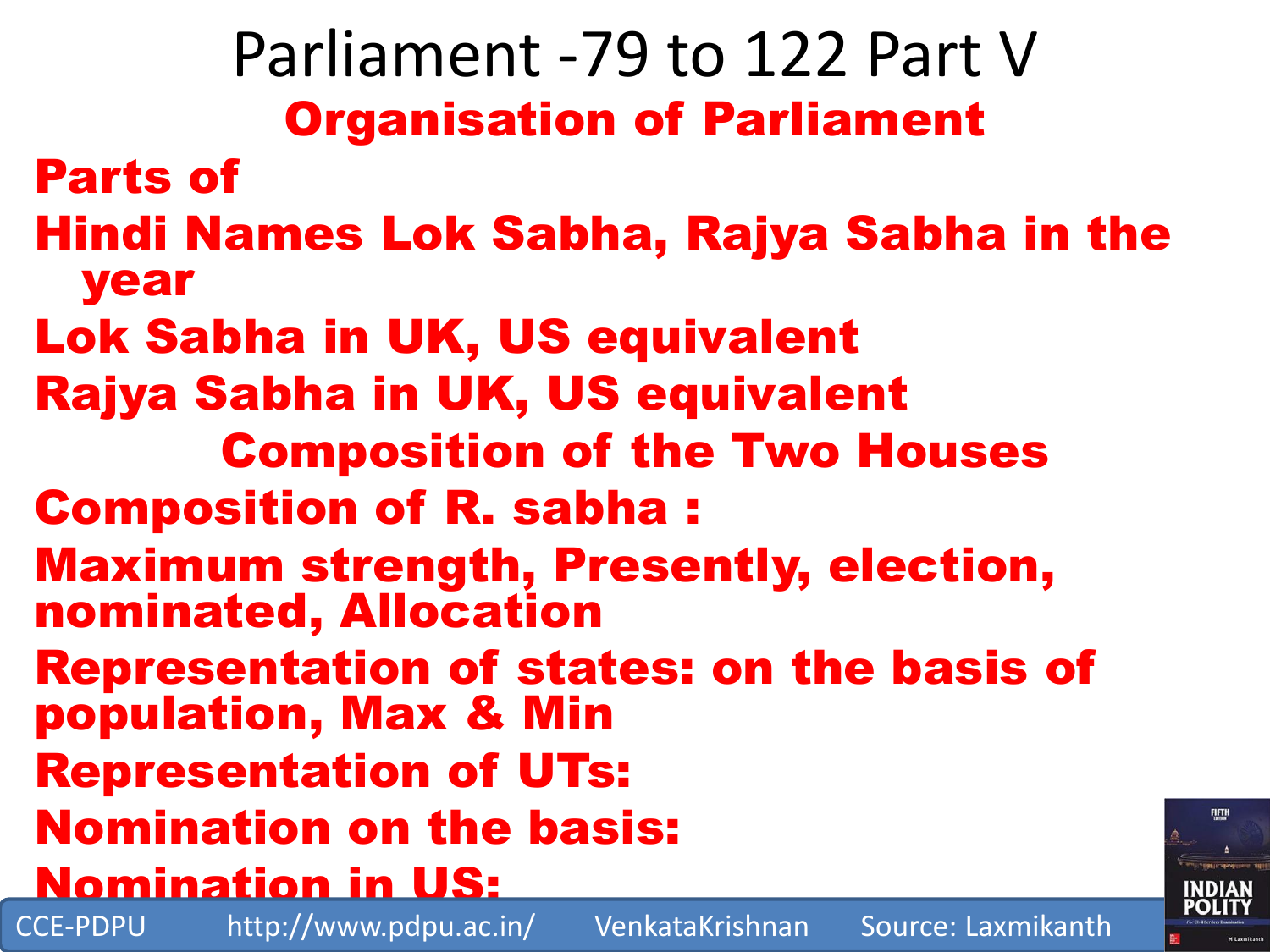Parliament -79 to 122 Part V President + 2 Houses 1954 House of Commons & House of Representatives House of Lords & Senate Composition of the Two Houses Composition of R. Sabha : Art. 80 250, 245: 233 (229+ 4)- indirect, 12, 4th schedule Representation of states: UP & … Representation of UTs: DH & PY Art, literature, Science & Social service Nomination in US - NO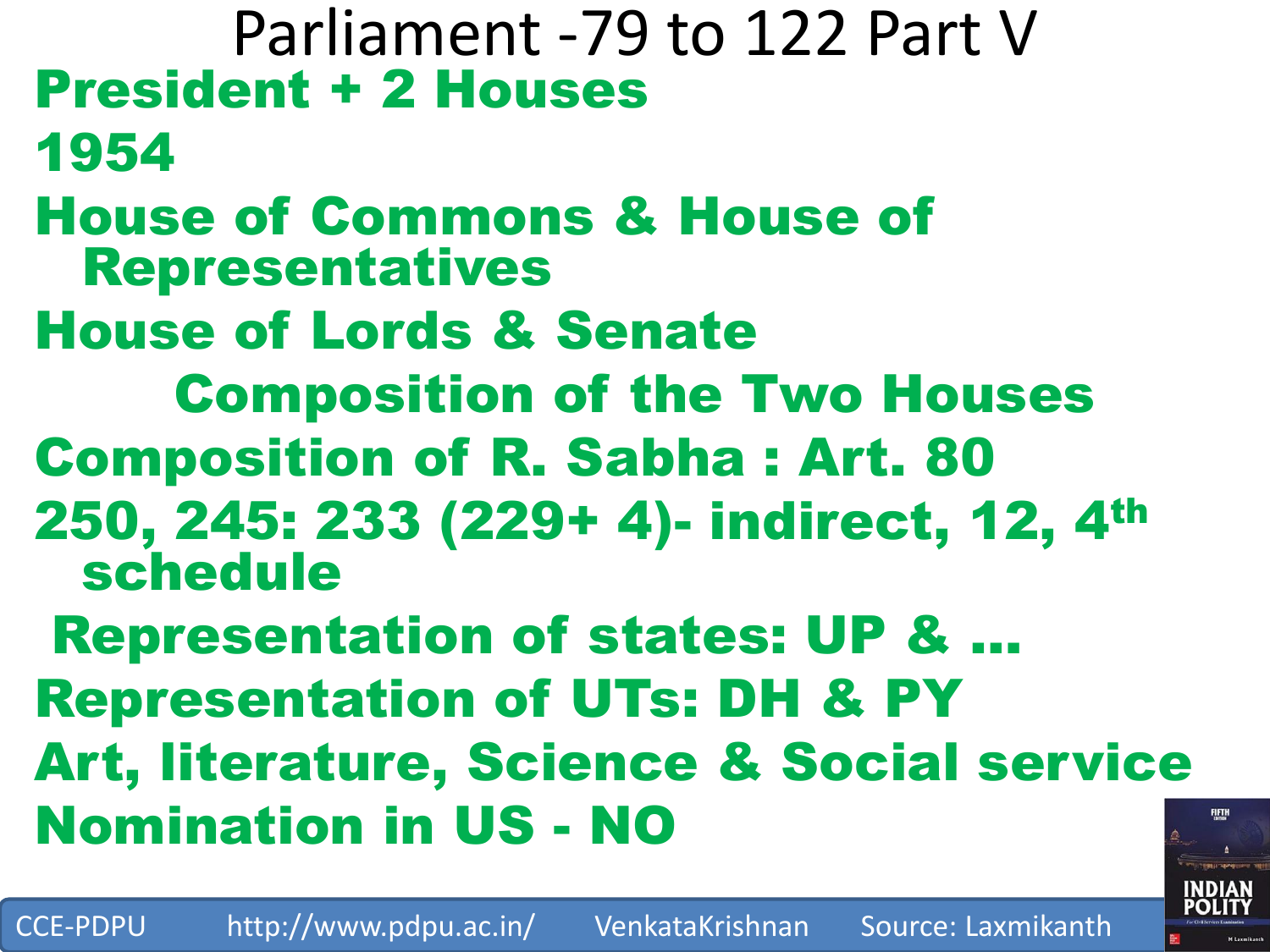Parliament -79 to 122 Part V Composition of L. sabha : Maximum strength, Presently, election, nominated, Allocation Representation of states: on the basis of population, Max & Min Representation of UTs: Nomination on the basis: Nomination in US: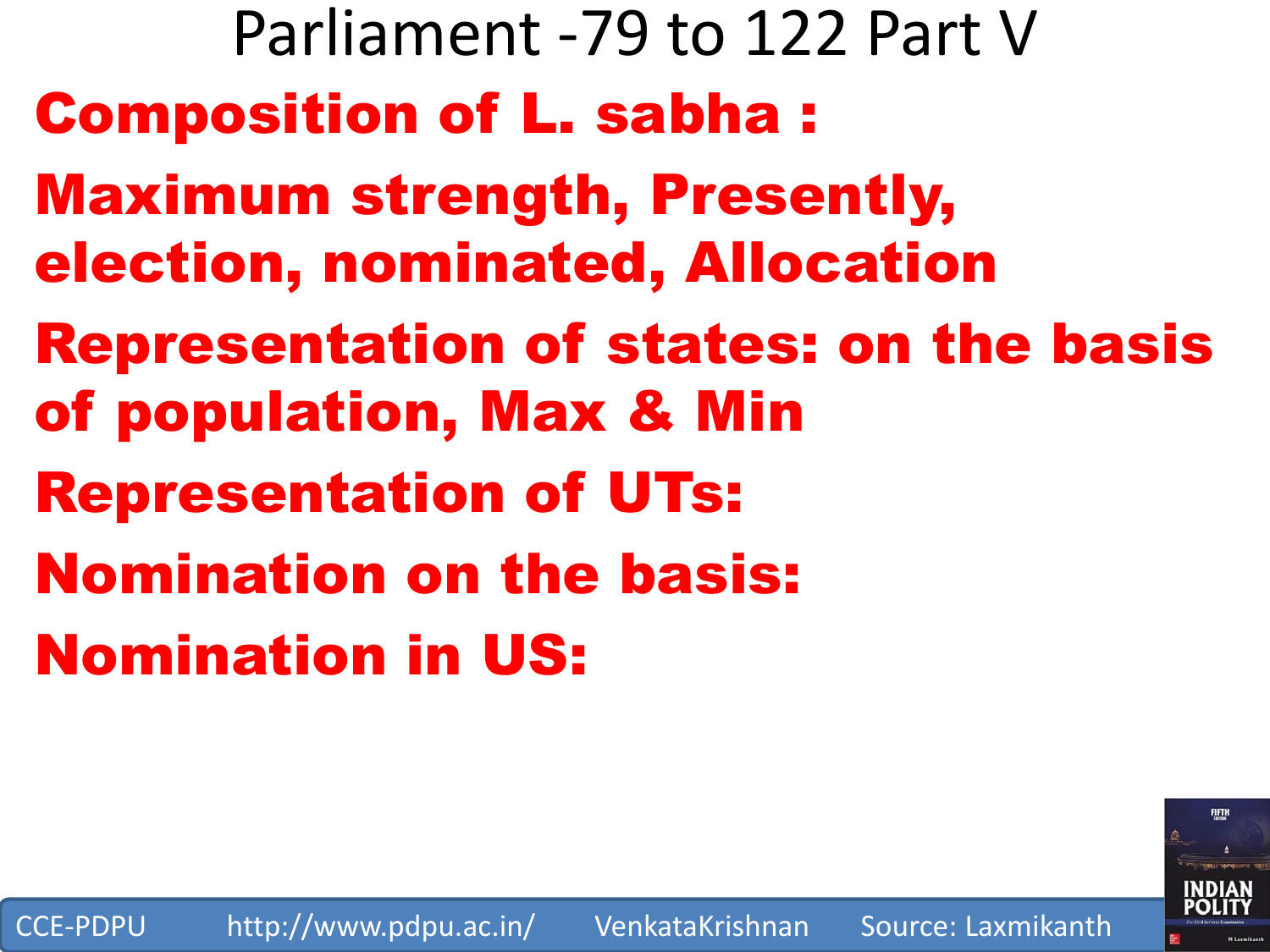Parliament -79 to 122 Part V Composition of L. Sabha : Art. 81 552:530+20+ 2, 545: 530+13+ 2 indirect, 12, 4<sup>th</sup> schedule Representation of states: UP & … Representation of UTs: All Anglo-Indian – up to 2020

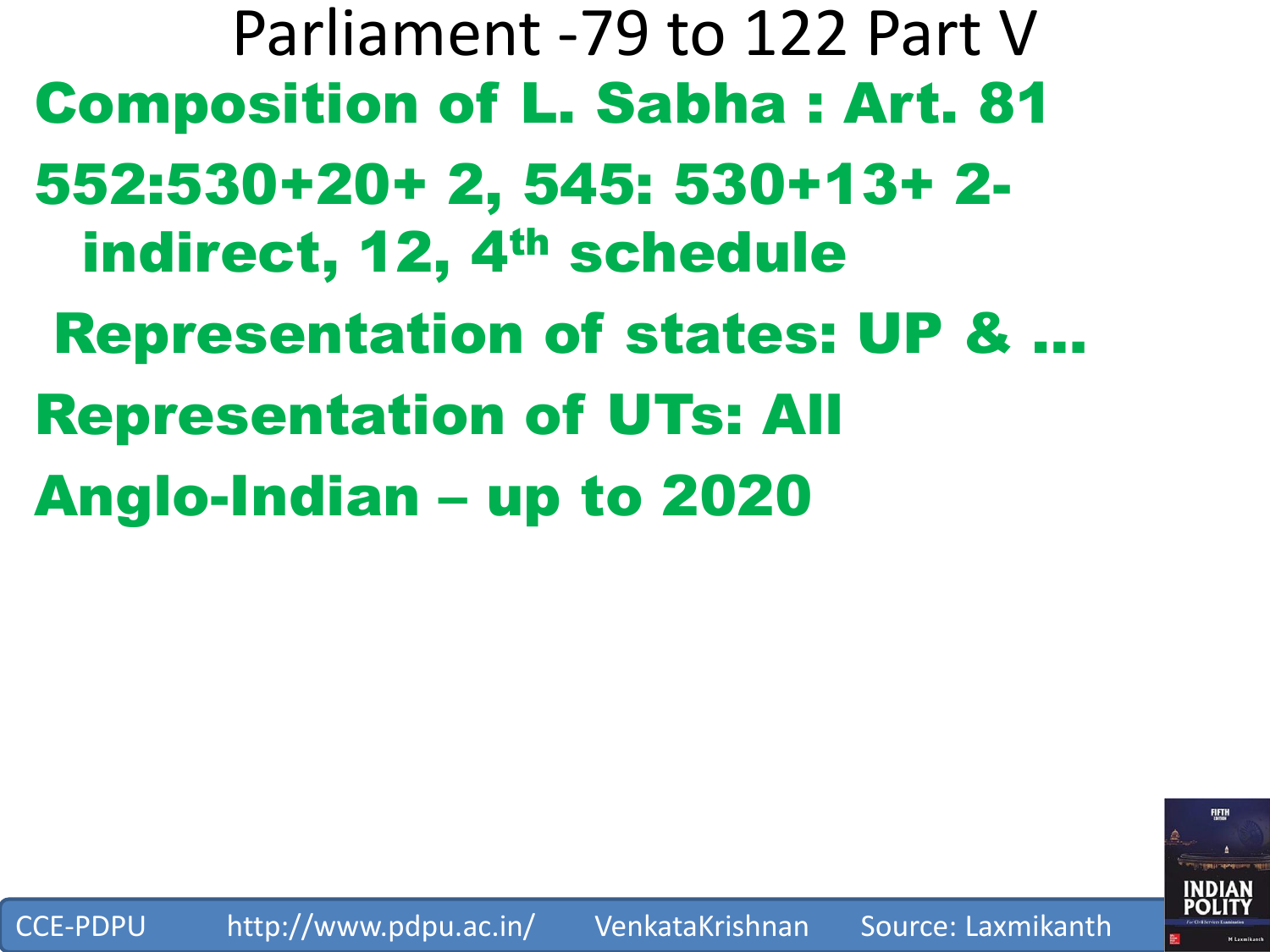Parliament -79 to 122 Part V System of Elections to Lok Sabha Territorial constituencies: How Readjustments after census : Lok Sabha seats ban Reservation of seats for SCs & STs: up to Election system to R. Sabha Election system to L. Sabha No Proportional System to L. Sabha:

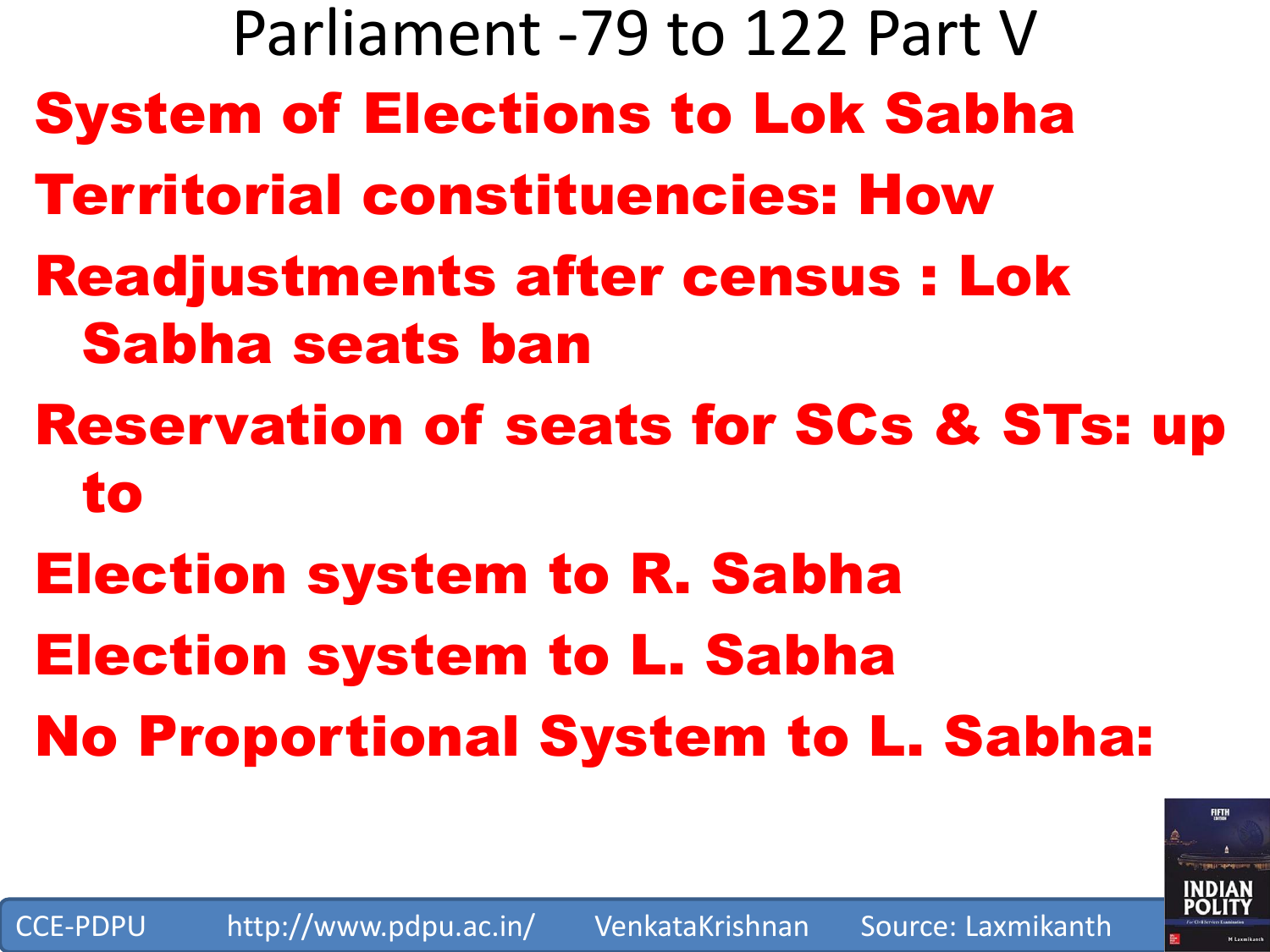Parliament -79 to 122 Part V Uniformity between states (does not apply population less than 6 millions), Uniformity between constituencies

- Readjustments after census : Lok Sabha seats ban -84th A. Act & 87 A. Act – delimitation based on 2001 census
- Reservation of seats for SCs & STs: up to 2020
- Election system to R. Sabha : proportional representation - Single transferable vote system
- Election system to L. Sabha: Single member constituency & Simple majority system
- No Proportional System to L. Sabha: Complicated, low literacy, creates instability by multiplying parties, expensive, not scope for byelections, intimate contact between voters & representatives eliminated, promotes minority thinking, significance of party system

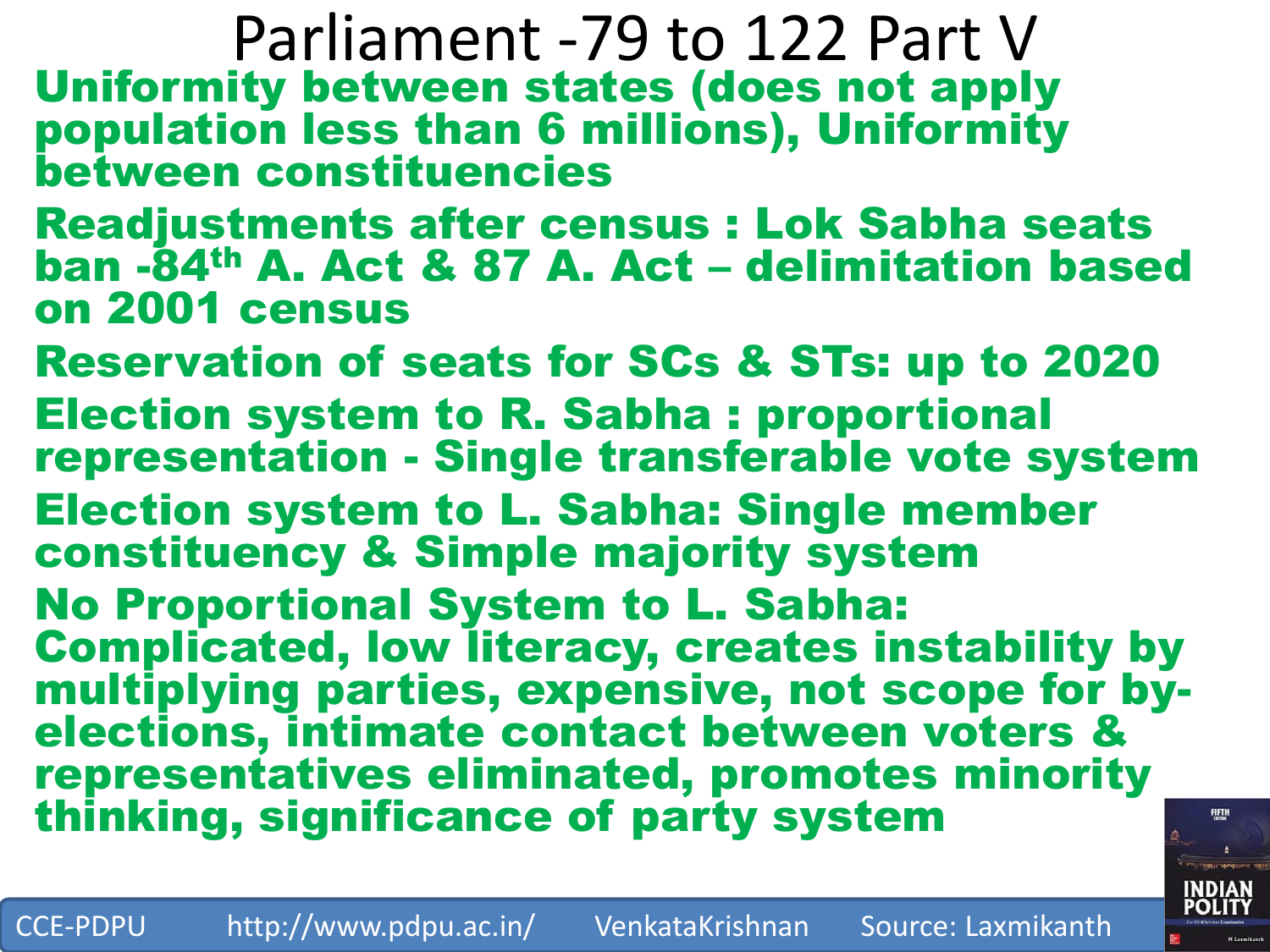## Duration of Rajya Sabha Continuing, Permanent 1/3<sup>rd</sup> retire every second year Presidential nomination every 3<sup>rd</sup> year Retiring Members eligible for re-election and renomination Constitution has not fixed term Representation of the People Act – 1951 – term 6 years - but a member elected in a bye-election serves for the remainder of the term of the vacancy caused Duration of Lok Sabha 5 years President can dissolve Emergency – 1 year extension Qualification to MP Citizen of India, 25/30, oath : Faith & allegiance

to Constitution, Uphold Sovereignty & Integrity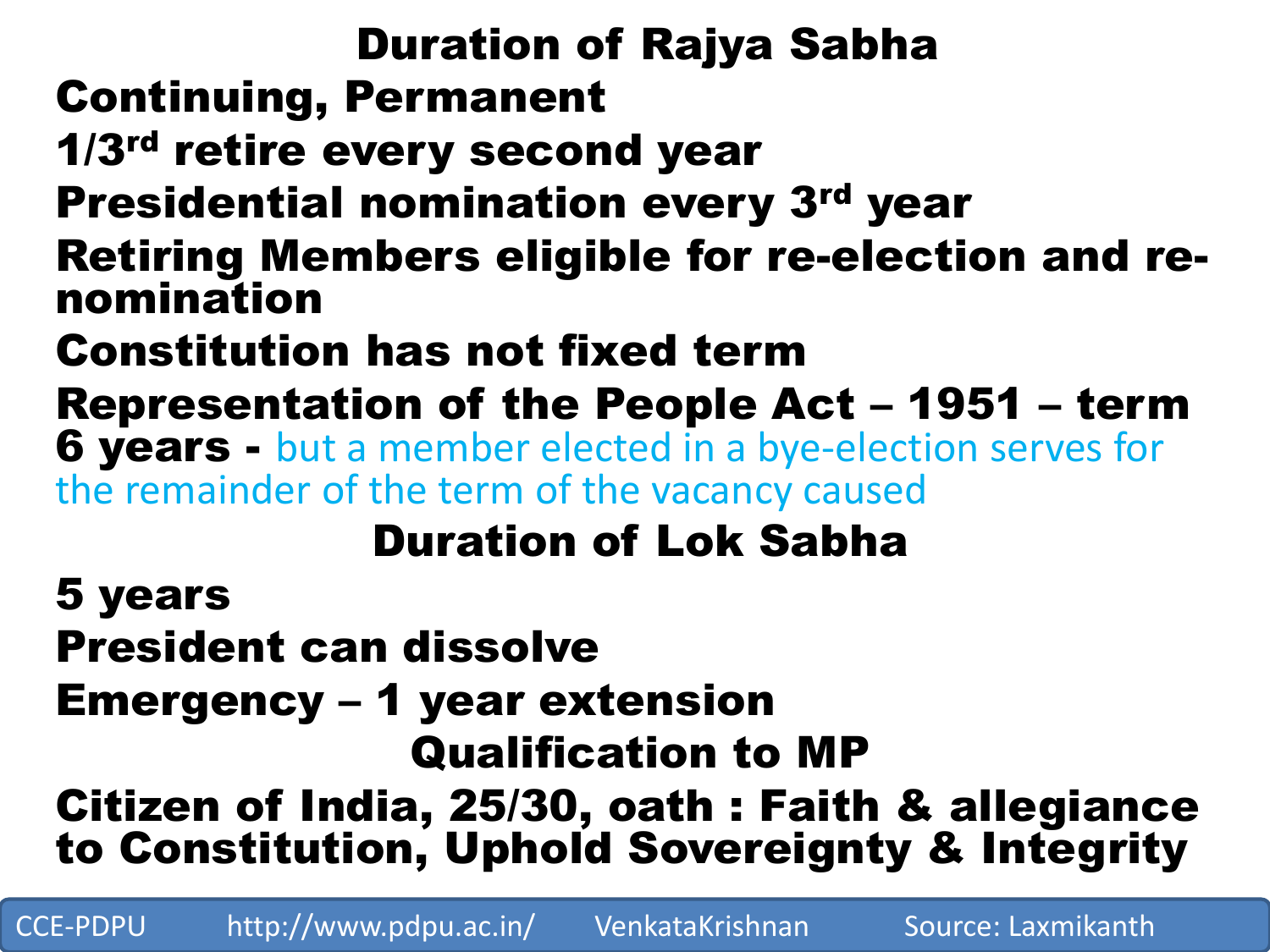(a) Ancillary Motions.---They are motions which are recognized by the practice of the House as the regular way of proceeding with various kinds of business. The following are the example of ancillary motions, namely:--

(i) That the Bill be taken into consideration.

(ii) That the Bill be passed.

(b) Superseding Motions.---They are motions which, though independent in form, are moved in the course of debate on another question and seek to supersede that question. In that class fall all the dilatory motions. The following motions are superseding motions in relation to the motion for taking into consideration a Bill:--

(i) That the Bill be re-committed to a Select Committee.

(ii) That the Bill be re-committed to a Joint Committee of the Houses.

(iii) That the Bill be re-circulated for eliciting further opinion thereon.

(iv) That consideration of the Bill or the debate on the Bill be adjourned sine die or to some future date.

(c) Amendments.-- They are subsidiary motions which interpose a new process of question and decision between the main question and its decision. Amendments may be to the clause of a Bill, to a resolution or to a motion, or to an amendment to a clause of a Bill, resolution or motion.